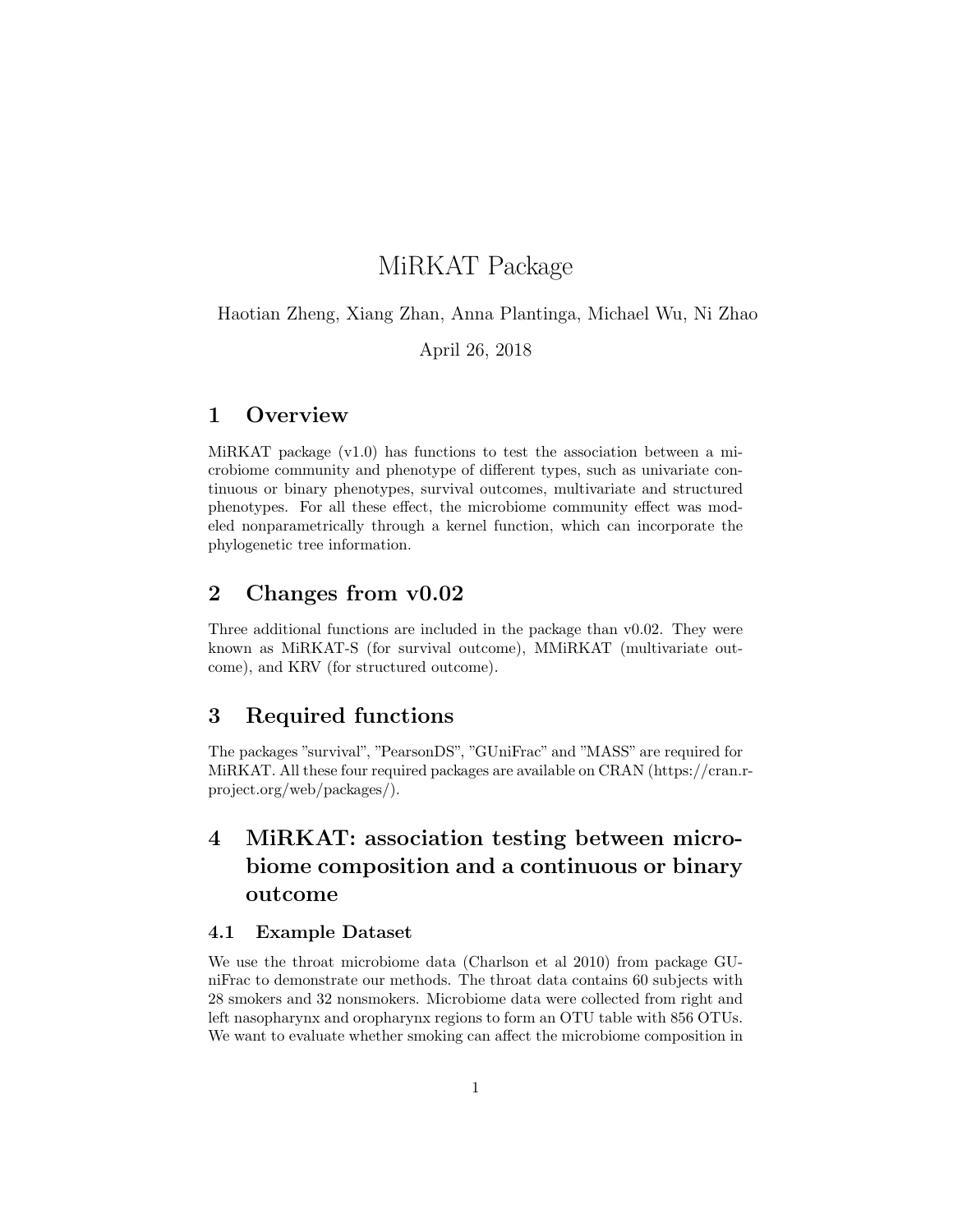the upper respiratory tract, taking into consideration additional covariates including gender and antibiotic use within 3 months. We also use simulated data based on the throat dataset to demonstrate the usage of MiRKATS, MMiRKAT and KRV.

```
> library(MiRKAT, quietly=TRUE)
> library(GUniFrac, quietly=TRUE)
> data(throat.tree)
> data(throat.otu.tab)
> data(throat.meta)
> attach(throat.meta)
```
### 4.2 Prepare the data

```
> set.seed(123)
> Male = (Sex == "Male")**2
> Smoker =(SmokingStatus == "Smoker") **2
> anti = (AntibioticUsePast3Months_TimeFromAntibioticUsage != "None")^2
> cova = cbind(Male, anti)
> detach(throat.meta)
```
### 4.3 Create the UniFrac Distances

Many options exist for distance or dissimilarity metrics. Below, we calculate four distances: the unweighted and weighted UniFrac distances, the generalized UniFrac distance with  $\alpha = 0.5$ , and the Bray-Curtis dissimilarity.

```
> otu.tab.rff <- Rarefy(throat.otu.tab)$otu.tab.rff
> unifracs <- GUniFrac(otu.tab.rff, throat.tree, alpha=c(0, 0.5, 1))$unifracs
> D. weighted = unifrac[0, 'd_1'']> D.unweighted = unifracs[,,"d_UW"]
> D.generalized = unifracs[,,"d_0.5"]
> D.BC= as.matrix(vegdist(otu.tab.rff , method="bray"))
>
```
### 4.4 Convert Distances to kernel matrices

The D2K function in MiRKAT converts distance matrices to kernel matrices via

$$
K = -\frac{1}{2}\left(I - \frac{11'}{n}\right)D^2\left(I - \frac{11'}{n}\right).
$$

Here,  $I$  is the identity matrix and 1 is an *n*-vector of ones. To ensure that  $K$  is positive semi-definite, we replace negative eigenvalues with zero. That is, we perform an eigenvalue decomposition  $K = U\Lambda U$ , where  $\Lambda = \text{diag}(\lambda_1, ..., \lambda_n)$ , and then reconstruct the kernel matrix using the nonnegative eigenvalues  $\Lambda^*$  = diag(max( $\lambda_1$ , 0), ..., max( $\lambda_n$ , 0)) so that  $K = U \Lambda^* U$ .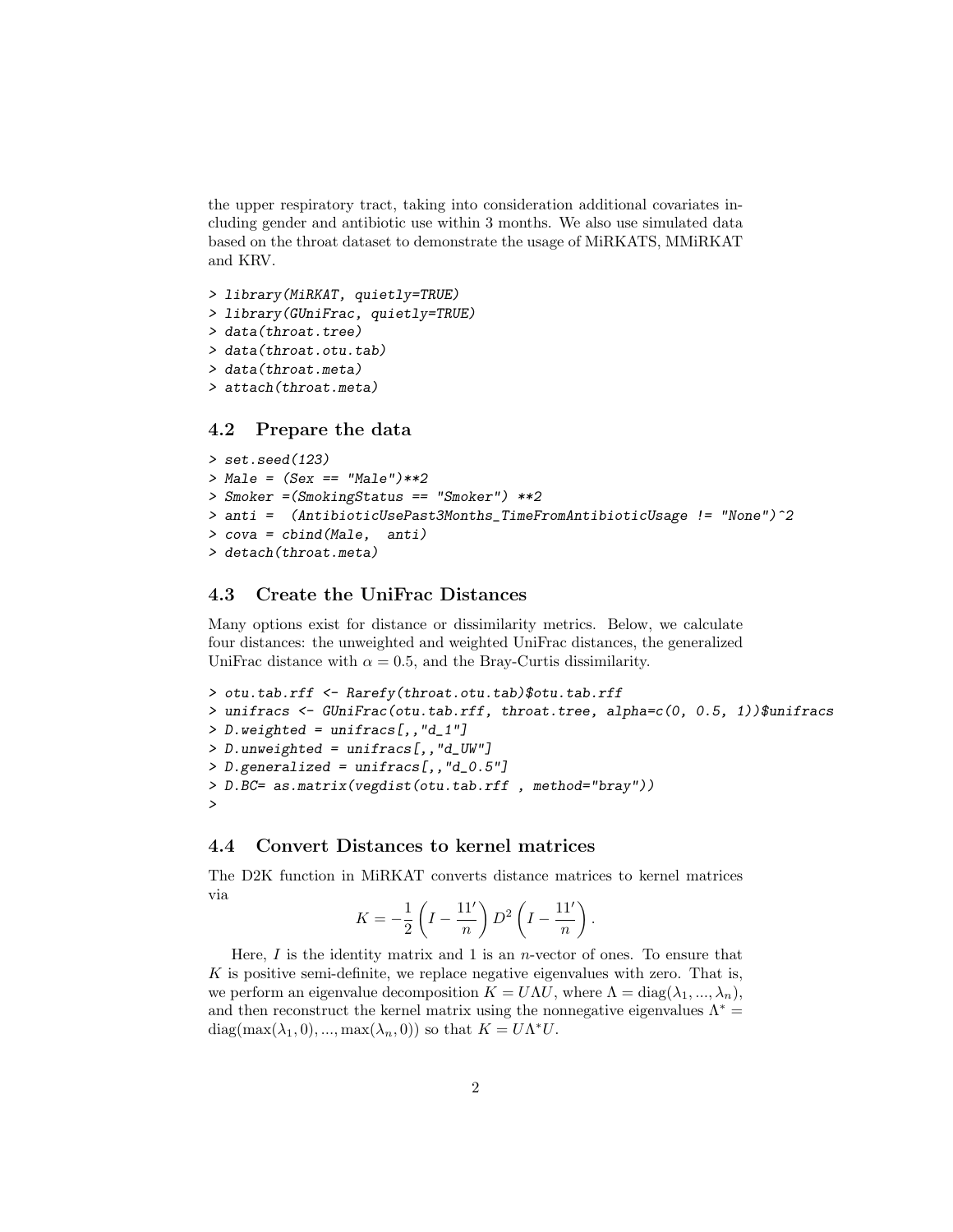```
> K.weighted = D2K(D.weighted)
> K.unweighted = D2K(D.unweighted)
> K.generalized = D2K(D.generalized)
> K. BC = D2K(D. BC)
```
### 4.5 Testing using a single kernel

```
> MiRKAT(y = Smoker, Ks = K.weighted, X = cbind(Male, anti),
+ out_type = "D", method = "davies")
```
#### [1] 0.004654662

"Method" indicates which method to use to compute kernel specific p-value. "davies" represents an exact method that computes the p-value by inverting the characteristic function of the mixture chi square distribution. We adopt an exact variance component tests because most of the studies concerning microbiome compositions have modest sample size. "permutation" represents a residual permutation approach. "moment" represents an approximation method that matches the first two moments. When out\_type =  $C^{\prime\prime}$  (continuous outcome y), the "moment" method is the Satterthwaite approximation. When out type  $=$ "D" (dichotomous outcome), the "moment" method is the small sample adjustment in Lee et al  $(2012)$ . When sample size is modest $(n < 100$  for continuous or n < 200 for dichotomous outcome), the "moment" method can be inflated at very small size (such as  $\alpha = 0.001$ ), although the type I error at  $\alpha = 0.05$  is usually sustained. Therefore, we suggest using "davies" or permutation approach for such situations.

Please note that the "method" only concerns with the way that a kernel specific p-value is produced.

### 4.6 Properties of different kernels

How to choose an appropriate distance matrix and kernel for testing is a difficult question. However, it is important, since the distance matrix used to generate the kernel strongly affects the power of our tests. In particular, MiRKAT has highest power when the form of association between the microbiota and the outcome assumed by the kernel matches the true form of association. Poor choice of kernel will lead to reduced power, although the type I error will be preserved.

In the case of the UniFrac families and the Bray-Curtis dissimilarity, the factors at play are (1) the abundance of the associated taxa and (2) whether closely related taxa (phylogenetically) tend to be related or not related to the outcome as a group. For example, the following are some of the distance metrics that have been used for studies of the microbiome: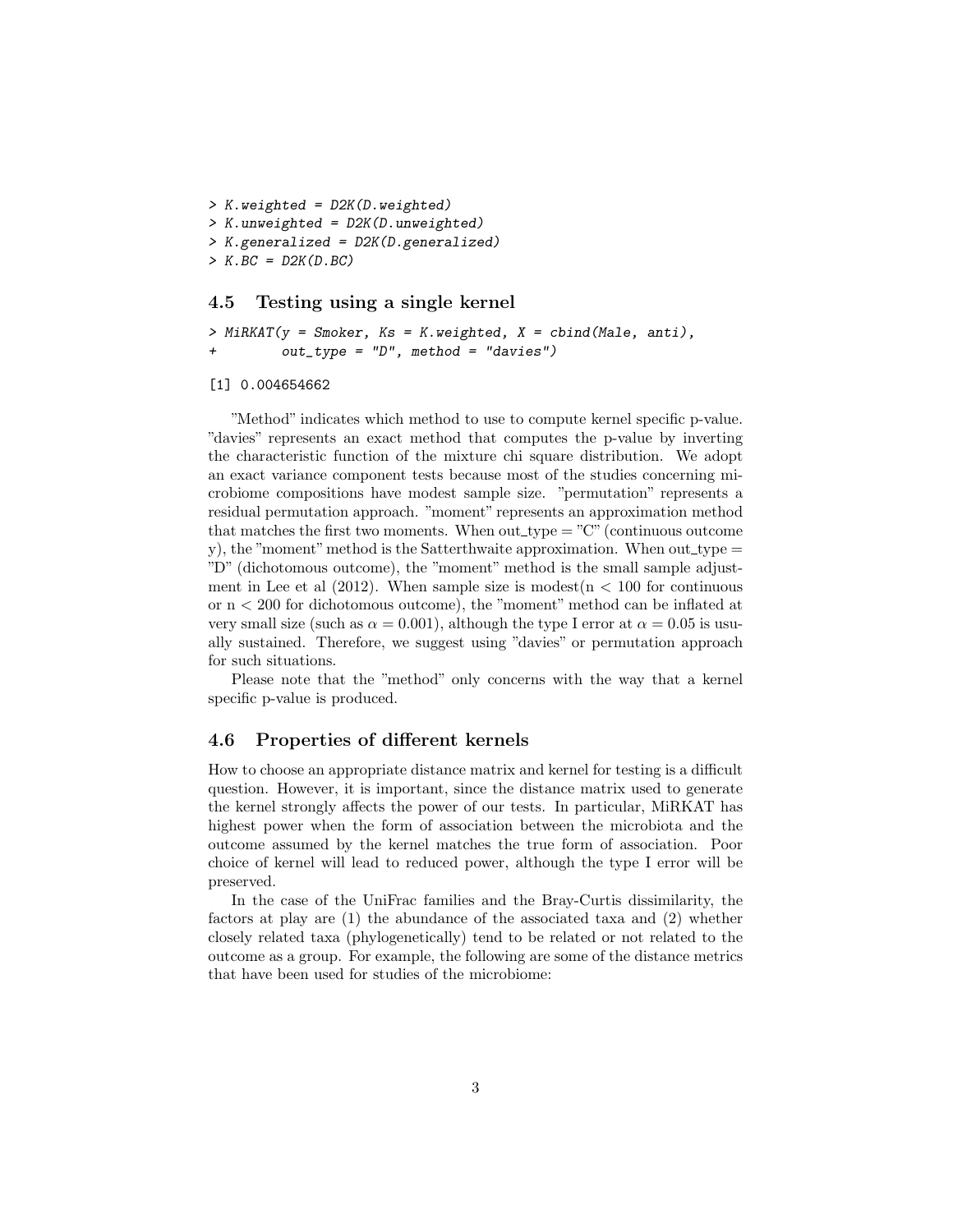| Distance               |     | Phylogeny? Abundance? Other notes |                                                    | Reference      |
|------------------------|-----|-----------------------------------|----------------------------------------------------|----------------|
| Unweighted             | Yes | No.                               |                                                    | 1              |
| UniFrac<br>Weighted    | Yes | Yes                               |                                                    | $\overline{2}$ |
| UniFrac<br>Generalized | Yes | (Yes)                             | Parameter alpha defines                            | 3              |
| UniFrac                |     |                                   | extent to which abun-                              |                |
|                        |     |                                   | dance is taken into ac-                            |                |
| Jaccard                | No. | No.                               | count<br>1 - $(\text{taxa in both})/(\text{taxa})$ | 4,5            |
|                        |     |                                   | either); typically<br>in                           |                |
|                        |     |                                   | presence/absence,<br>but                           |                |
|                        |     |                                   | can be extended to an                              |                |
|                        |     |                                   | abundance-weighted                                 |                |
| Bray-                  | No. | Yes                               | version<br>Similar to Jaccard, but                 | 6              |
| Curtis                 |     |                                   | uses counts                                        |                |

In the table above, "Yes" indicates the distance or dissimilarity metric has the feature;  $\Gamma$ (Yes)" indicates that the feature is present either in some variations of the metric or is present to some extent; and "No" indicates that the feature is not present.

Depending on which of these characteristics are expected to be present in a particular study (based on prior knowledge or intuition), an appropriate distance or dissimilarity can be selected. If the study is exploratory and strong protection of type 1 error is not needed, several distance metrics can be explored. Depending on which one(s) are highly significant, some information can be gained about the nature of any association between the microbiota and the outcome.

### 4.7 Testing using multiple kernels

We provide an omnibus test that takes into account of multiple kernels simultaneously. The method is robust that it has substantial power gain compared to when an improper kernel is used, and has little power loss compared to when the best kernel is used.

```
> Ks = list(K.weighted, K.unweighted, K.BC)
> MiRKAT(y = Smoker, Ks = Ks, X = cbind(Male, anti), out_type = "D",
+ nperm = 9999, method = "davies")
$indivP
[1] 0.004654662 0.014189982 0.001973473
```
\$omnibus\_p [1] 0.00595

This function outputs p-values for association using each single kernel and an omnibus p-value considering all kernels. The omnibus p-value is obtained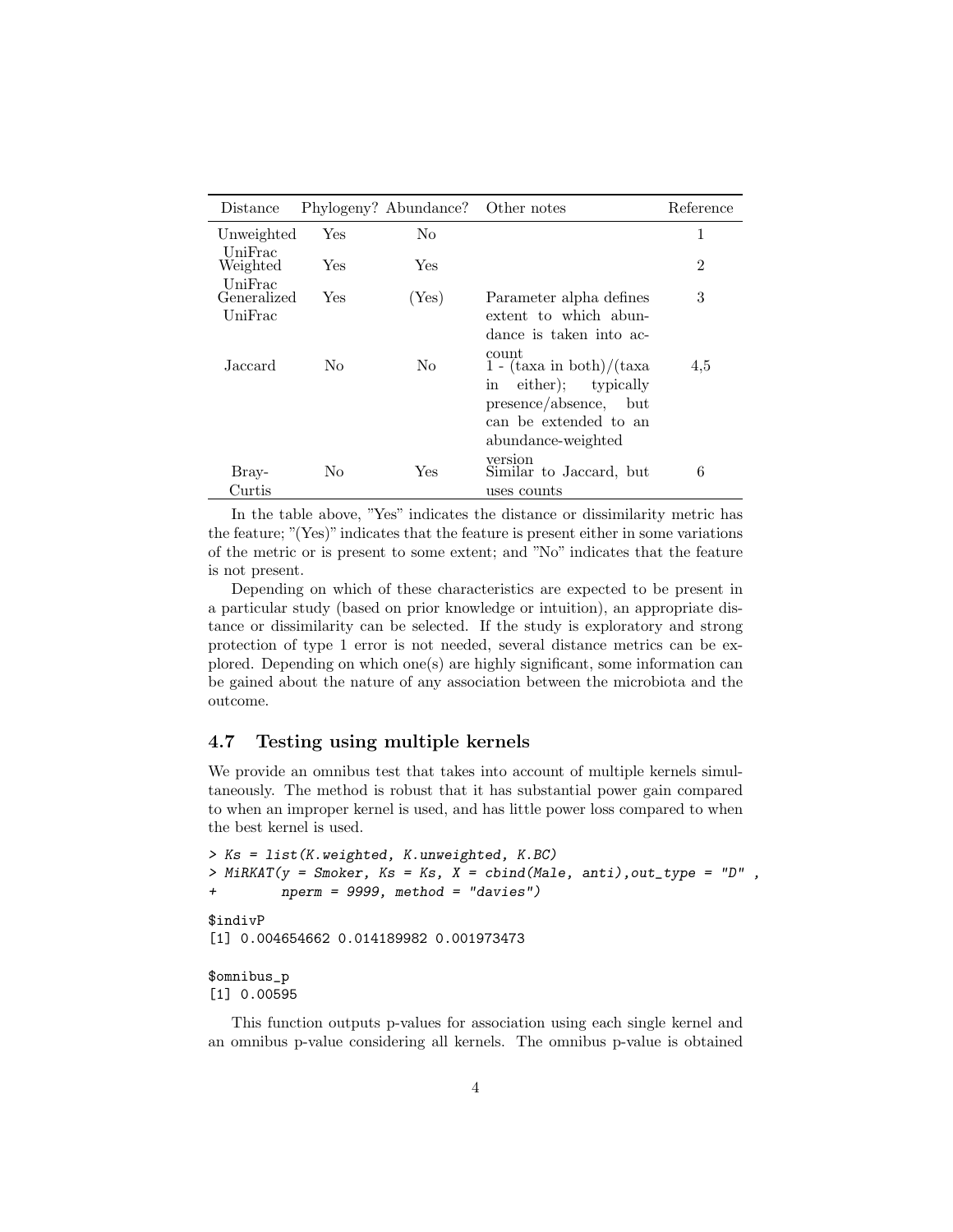through residual permutation where the minimum p-values from each of the individual tests are used as test statistics. Still, "method" option only indicates the method that is used for generating individual kernel p-value.

# 5 MiRKAT-S: association testing between microbiome community and survival outcome

### 5.1 Simulate time to event data

We still use the throat data set to demonstrate the use of MiRKATS. Data loading and preparation are the same as in the previous section. Because the original dataset has a binary phenotype (smoking) rather than a measure of censored time to event outcomes, we consider smoking status and gender as covariates and generate null outcome data from the Exponential distribution. Specifically, we generate survival times as  $S \sim$  Exponential(1 + I(smoke) + I(male)), and censoring times as  $C \sim$  Exponential(0.75). Then the outcome measure consists of  $T = \min(S, C)$  and  $\Delta = I(S \leq C)$ . This simulation procedure results in approximately 33% censoring.

```
> # Simulate outcomes
> # Here, outcome is associated with covariates but unassociated with microbiota
> # 33% censoring
> SurvTime <- rexp(60, (1 + Smoker + Male))
> CensTime <- rexp(60, 0.75)
> Delta <- as.numeric( SurvTime <= CensTime )
> ObsTime <- pmin(SurvTime, CensTime)
```
### 5.2 Test using a single kernel

Here, we run MiRKAT-S to test the association between the microbiota and simulated survival times, adjusting for gender and smoking status.

```
> # use kernel matrix with distance=FALSE
> MiRKATS(kd = K.generalized, distance = FALSE, obstime = ObsTime,
          delta = Delta, covar = child(Male, Smoker))[1] 0.3832066
> # equivalently, use distance matrix with distance=TRUE
> MiRKATS(kd = D.generalized, distance = TRUE, obstime = ObsTime,
          delta = Delta, covar = child(Male, Smoker))[1] 0.3832066
> # Permutation version of the test
> MiRKATS(kd = K.generalized, distance = FALSE, obstime = ObsTime,
          delta = Delta, covar = cbind(Male, Smoker), perm=TRUE, nperm=1000)
```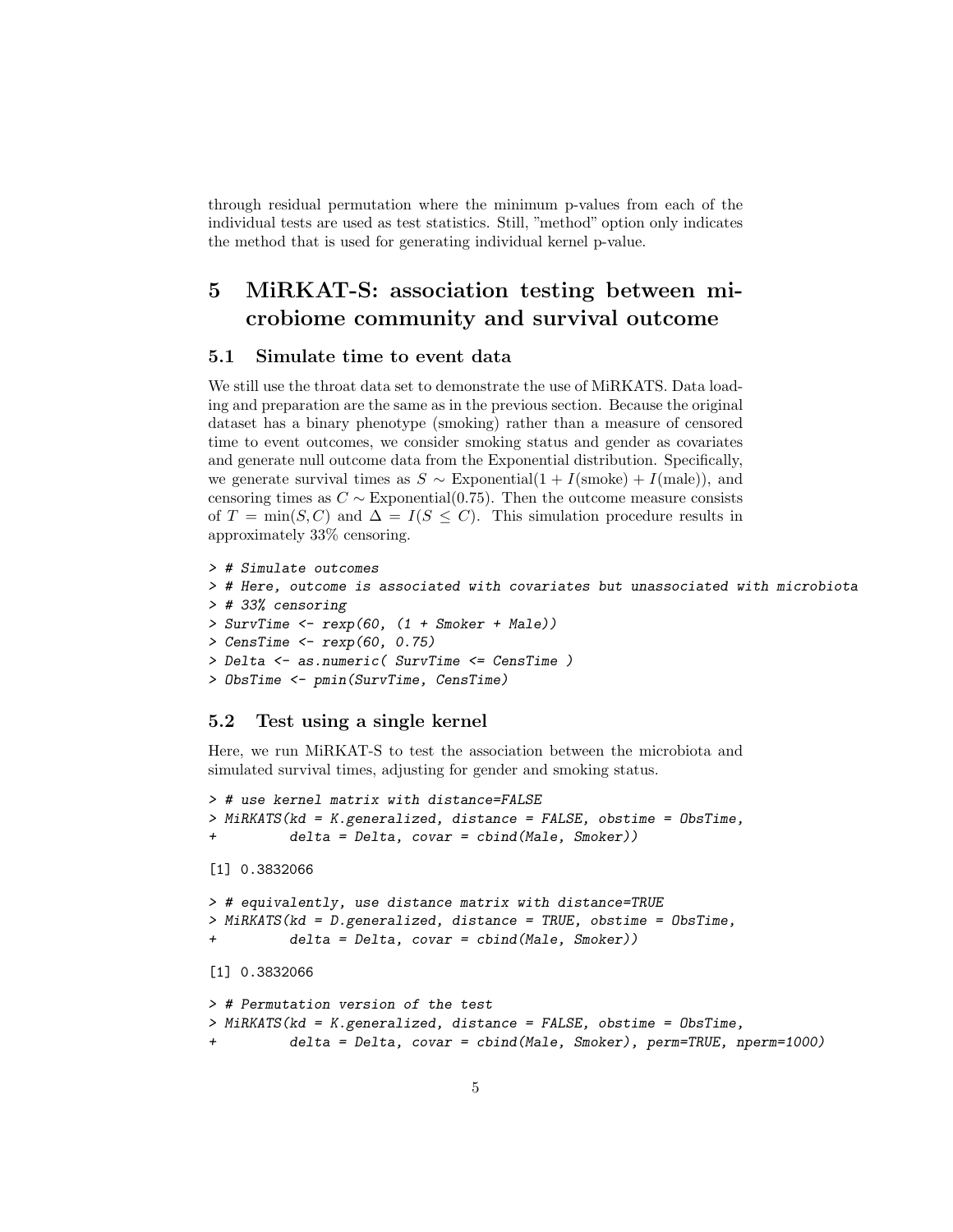#### [1] 0.459

The argument "distance"indicates whether "kd"is a distance matrix (TRUE) or kernel matrix (FALSE). "delta" give censoring status for each individual. When delta  $= 1$ , the corresponding "obstime" is the survival time, and when  $delta = 0$ , the corresponding observation is censored. The output is the p-value for the test using Davies' exact method, which computes the p-value based on a mixture of chi-square distributions. We use a small-sample correction to account for the modest sample sizes and sparse OTU count matrices that often result from studies of the microbiome. "perm  $= T$ " indicates that a permutation pvalue is calculated and "perm  $=$  F" indicates that the p-value is obtained via the davies method. Overall, permutation is recommended when the sample size is small, as the davies method may be slightly anti-conservative with very small sample sizes. MiRKAT-S will generate a warning when permutation is not used for sample sizes  $n \leq 50$ . "nperm" indicates the number of permutations to perform to generate the p-value (default  $= 1000$ ).

# 6 MMiRKAT: association testing between microbiome composition and a multivariate continuous outcome

Compared to KRV approach, which will be demonstrated in the next section, MMiRKAT is designed to test the association between microbiome with a lowdimensional multivariate continuous outcome. For structural or high dimensional outcome, KRV is recommended.

We still use the throat microbiome data to demonstrate the use of M-MiRKAT. We generate multivariate outcomes  $Y \sim N_{3n}(0, I_{3n}).$ 

### 6.1 Simulate multivariate outcome

```
> set.seed(123)
> n = nrow(throat.otu.tab)> Y = matrix(rnorm(n * 3, 0, 1), n, 3)
```
### 6.2 MMiRKAT testing

 $>$  MMiRKAT(Y = Y, K = K.weighted, X = cbind(Male, anti))

[1] 0.1840602

MMiRKAT uses a small-sample correction procedure for p-value calculation.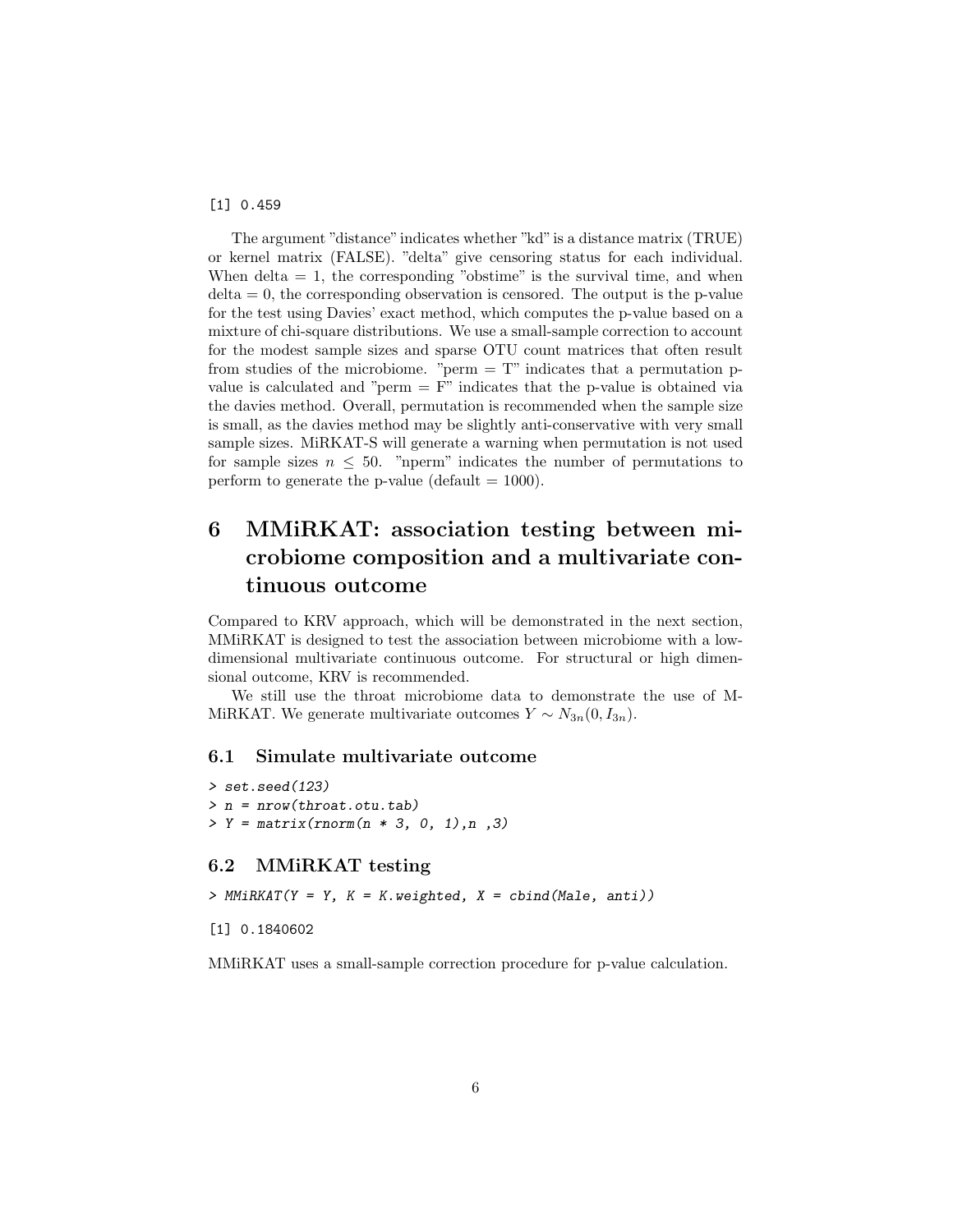# 7 KRV: association testing between microbiome composition and structured outcome

KRV (kernel RV coefficient) is designed to evaluate the association between microbiome composition and a structured, potentially high-dimensional phenotype, such as gene expression of a set of genes which are functionally related. The KRV statistic can capture nonlinear correlations and complex relationships among the individual data types and between the complex multivariate phenotype and microbiome composition through measuring general dependency. Two kernels are involved in KRV statistics, one kernel for microbiome composition, which can be obtained by transforming the distance metrics just as the previous sections, and one kernel capturing similarities in the phenotypes. As an alternative, KRV can also take as input a kernel matrix for microbiome composition, and a multivariate phenotype y, and a set of additional covariates X. In this setting, a multivariate regression was first carried out, the residuals of which were subsequently used to construct a kernel matrix for phenotypes.

### 7.1 Create the kernel matrix of simulated data

> library(MASS) > set.seed(123)  $>$  rho = 0.2  $> Va = matrix(rep(rho, (2*n)^2), 2*n, 2*n)+diag(1-rho, 2*n)$  $> G = mvrnorm(n, rep(0, 2*n), Va)$ 

### 7.2 KRV test

> KRV(kernel.otu = K.weighted, kernel.y =  $G \text{ %} * \text{ %} t(G)$ )  $[,1]$ [1,] 0.1459494  $>$  KRV(kernel.otu = K.weighted,  $y = G$ ,  $X = cov$ a, kernel. $y =$  "linear") [,1] [1,] 0.1442477

In the first example, KRV tests the association between microbiome and y through two kernels: kernel.otu and kernel.y. No additional covariates is considered. In the second example, KRV tests the association between microbiome and phenotype y, adjusting for X. Input for "kernel.y" can be selected from "Gaussian" and "linear", or a n by n numeric matrix.

### 8 Reference

Zhao, N., Chen, J.,Carroll, I. M., Ringel-Kulka, T., Epstein, M.P., Zhou, H., Zhou, J. J., Ringel, Y., Li, H. and Wu, M.C. (2015)). Microbiome Regression-